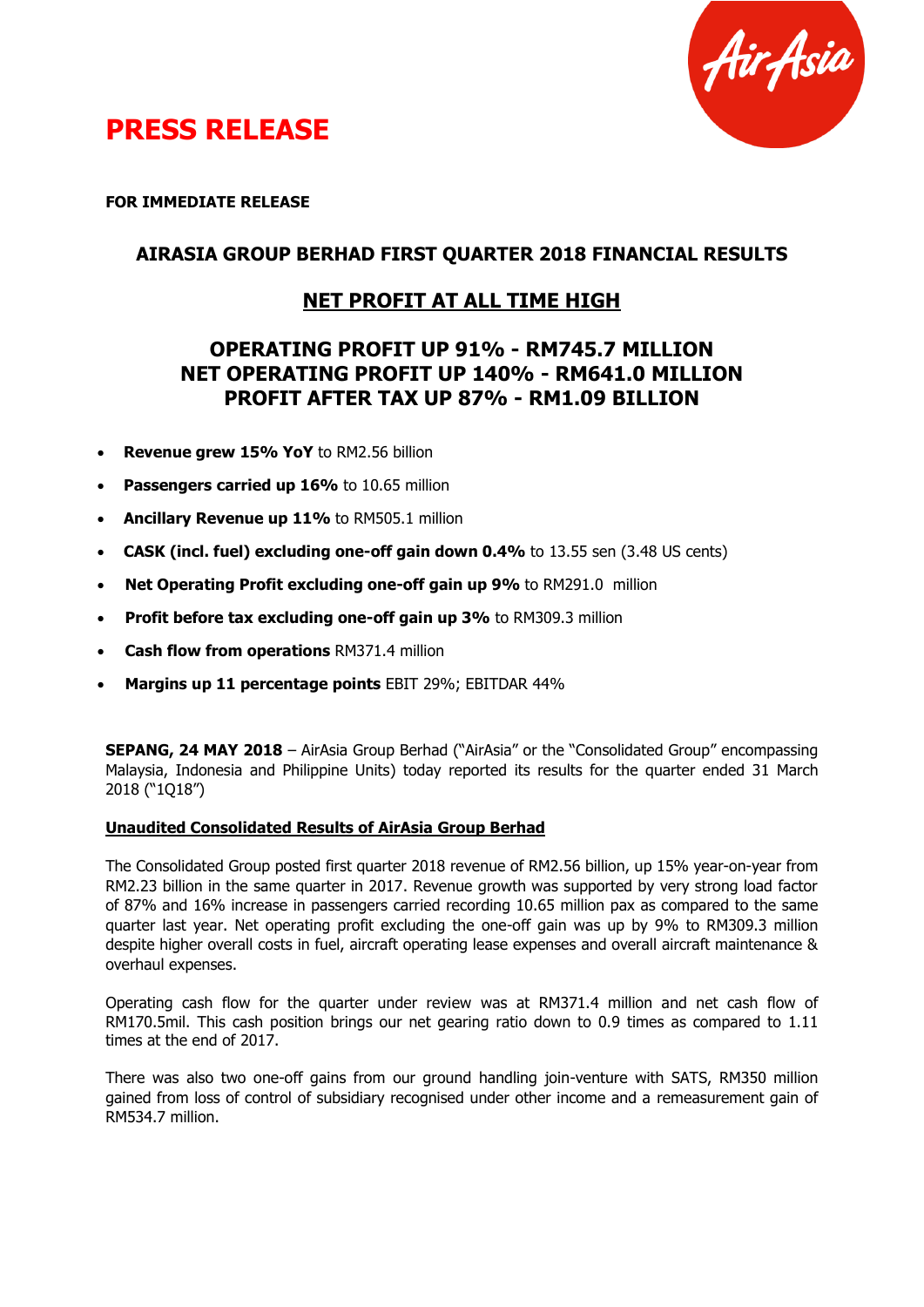



Airasia Group Berhad refers to the consolidated groups: Malaysia, Indonesia and Philippine units. PT Indonesia AirAsia and AirAsia Inc. Group of Companies (Philippines) results were consolidated with AirAsia Berhad for financial reporting purposes in accordance to MFRS 10 since 1 January 2017.

#### **Revenue and Financial Performance**

Revenue per Available Seat Kilometre ("RASK") for the consolidated units of Malaysia, Indonesia and Philippines recorded at 14.68 sen in 1Q2018, marginally lower by 2% from 14.91 sen as per expectation due to a 19% increase in additional capacity. Average fare per passenger increased marginally to RM171, which was in line with the Consolidated Group's expectations due to rapid capacity addition on the back of a strong load factor of 87%. However, the overall impact was cushioned by the 11% increase in ancillary revenue from RM454.6mil to RM505.1million for the Consolidated Group.

AirAsia Thailand posted 1Q2018 revenue of THB11.27 billion, up 23% from THB9.16 billion in the same quarter last year surpassing the increased capacity of 15% and a 16% surge in passengers carried. The associate company of the group reported an increase in average fare of 6% to THB1,664 year-on-year alongside a remarkable load factor of 91% up by 2 percentage points ("ppts") over the same time period. Net operating profit was reported at THB1.89 billion up by 90% year-on-year, alongside a 77% increase in profit after tax to THB1.83 billion. This resulted from strong tourism growth during the peak travel period in the first quarter. Ancillary income per pax grew 4% to THB336 as well as ancillary income grew 21% to THB1.89 billion year-on-year from the implementation of dynamic pricing and value pack promotion.

AirAsia India recorded a 76% increase in revenue to INR4.83 billion in 1Q2018 from INR2.75 billion in the same quarter last year. India has reported a net operating loss of INR970 million largely due to the increase in aircraft fuel expenses as well as aircraft maintenance. Despite the huge capacity added, RASK managed to grow slightly to INR273 as compared to the same period in 2017.

### **Cost Performance**

For the Consolidated Group, overall costs remained unchanged resulting from successful cost saving measures on the Group's airline-related costs namely higher aircraft utilisation and route rationalisation despite higher fuel and operating expenses, maintenance & overhaul expenses. Cost per Available Seat Kilometre ("CASK") including fuel remained flat at 13.55 sen in 1Q2018, despite higher maintenance cost and a 9% increase in average fuel price to US\$83/barrel jet kerosene as compared to last year this time at US\$76/barrel. CASK ex-fuel decreased by 4% year-on-year from 8.60 sen in 1Q2017 to 8.22 sen in 1Q2018.

AirAsia Thailand also reported a decrease in CASK by 2% and CASK ex-fuel down 9% from 3.33 US cents in 1Q2017 to 3.04 US cents in 1Q2018, largely due to the increase in aircraft utilisation per day from 11.9 hours to 12.5 hours and the strengthening of the Thai Baht.

Overall CASK was aggressively driven down group wide for all short-haul AOCs with the increase in aircraft utilisation from 12.36 hours to 13.12 hours a day year-on-year. Despite the one-off cost on maintenance reserve fund for aircraft wing refurbishments, our CASK remained flat year-on-year.

#### **On the financial results for 1Q2018, AirAsia Group Berhad Group CEO Tony Fernandes said:**

"This quarter was a strong quarter for us, which shows a good start to a full year of positive results. We added 17 aircraft and an additional capacity of 19% for our Consolidated Group in order to serve the strong demand for air travel in 1Q2018 as compared to 1Q2017. From our high load carried this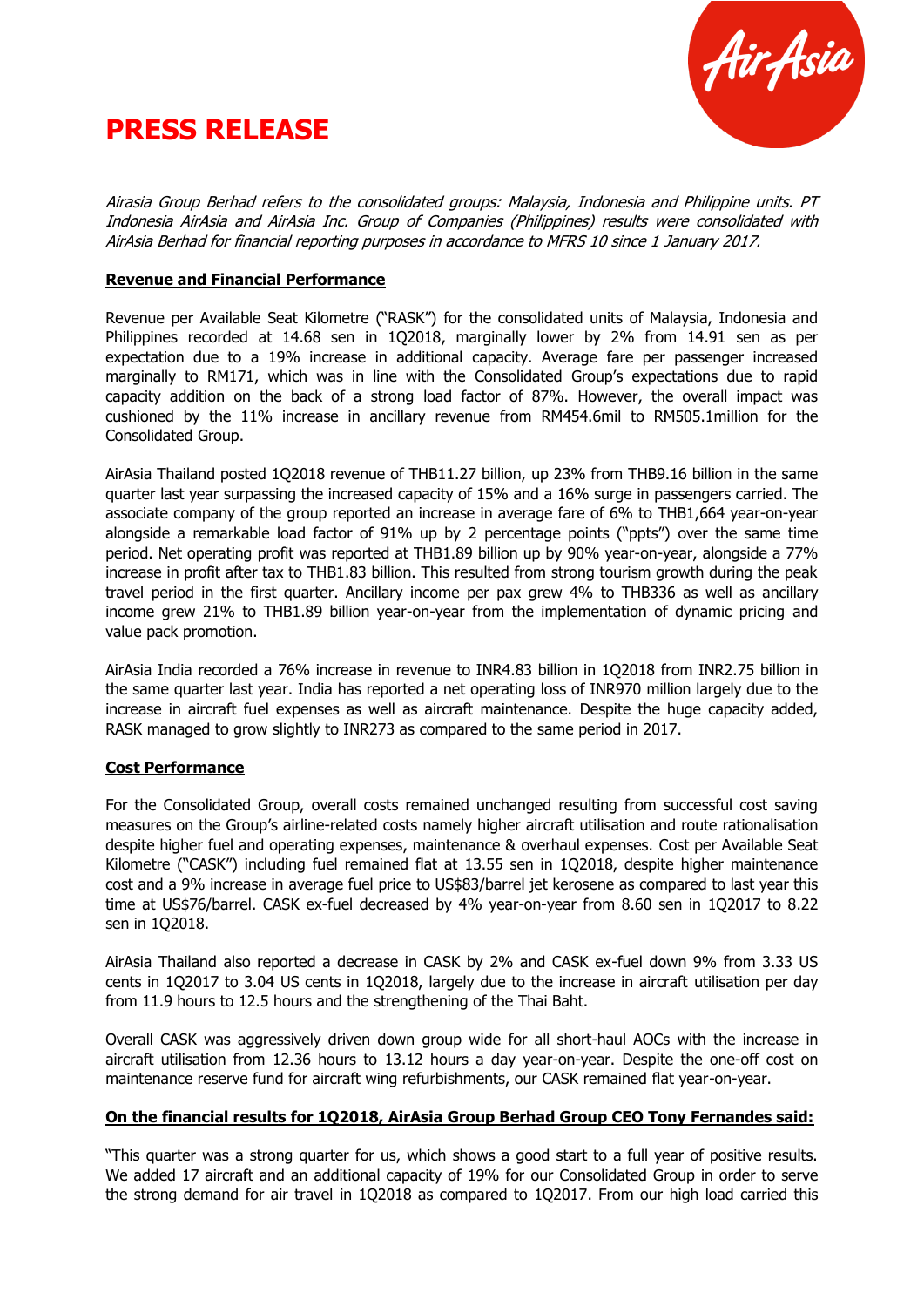

# **PRESS RELEASE**

quarter, it is evident that most of the added seats were sold as we grew our passenger traffic by 16% for the Consolidated Group year-on-year. Across the whole group, we added 31 aircraft as compared to last year this time. Despite the vast capacity added, we did not lose pricing power on fares."

"We are pleased to establish the new group structure under AirAsia Group Berhad. With the completion of this internal reorganisation exercise for the group, we are one step closer to becoming a truly Asean airline. AirAsia Group Berhad ("AAGB") will assume the listing status of AirAsia Berhad ("AAB") while AAB will continue to operate the Malaysian airline business. AAGB started trading on the Bursa exchange on 16 April 2018. We believe that this new group structure will provide simplicity, greater clarity and transparency to the shareholding structure by separating the investment holding function and the Malaysian airline business."

"As for Indonesia, we will be undergoing a secondary listing exercise for our Indonesia operations this year. We are also on track to list AirAsia Philippines in the second half of 2019."

### **On the Group's outlook, AirAsia Group CEO Tony Fernandes said:**

"Going into the second quarter of 2018, our group load is seen to hold steady despite the added capacity. We will continue with our One AirAsia initiatives to further reduce costs. To name a few of these initiatives, we will actively reduce the loss making routes, whilst increasing the frequencies of the profitable sectors. We will focus on increasing the aircraft utilisation across all AOCs to eventually reach 14 hours a day as one of our effecting cost saving measures. We want to further improve the turnaround time and overall performance by each AOC."

"As for fuel, we will adhere to our policy by actively hedging according to our forward bookings. Our ancillary and data services, will be revenue enhancing while off-setting higher fuel prices."

"In terms of ancillary, we will be launching the Dolly ePOS in the second half of 2018. Each cabin crew will have a hand held device to capture all transactions on board. This device will enable us to collect data on passengers' purchasing behaviour. Together with the implementation of ancillary pricing optimisation by ways of selling passengers' preferred duty free products at an attractive price, we believe that there will be a significant lift in ancillary revenue by the end of this year. Another key ancillary initiative will be implemented with Levarti's distribution and control system for airports (Levarti MAX Airport), to enable ancillary sales at check in and at boarding gates to further drive ancillary revenue."

"On digital businesses, we are glad to announce that the incorporation of RedBeat Ventures ("RBV") was approved by the board of directors today. We will further streamline each digital units under RBV and market AirAsia to investors as an Asean digital and lifestyle airline. RBV will be of tremendous value in the foreseeable future as well as enable AirAsia Group to diversify its portfolio and risk by spearheading AirAsia Group's transformation from an airline to a global tech company, which in return will drive the group's long-term growth, earnings, and cash flow."

"In the space of Internet of Things (IoT), we are reducing the passengers' boarding time via eliminating the physical document checks and verification of passenger visa and return tickets via an artificial intelligence app. In addition, we have started exploring ways to reduce queuing time at check in counters by deploying ambient technology which detects passenger movements in a specific space and redirecting them to other queues which are shorter. This enhanced feature will also inform passengers on airport terminal and boarding gate information."

"There will be three core platforms, namely airasia.com as a key sales platform for flight tickets, ancillary, merchandise and online retail shopping (OurShop); travel 360 will be an online content